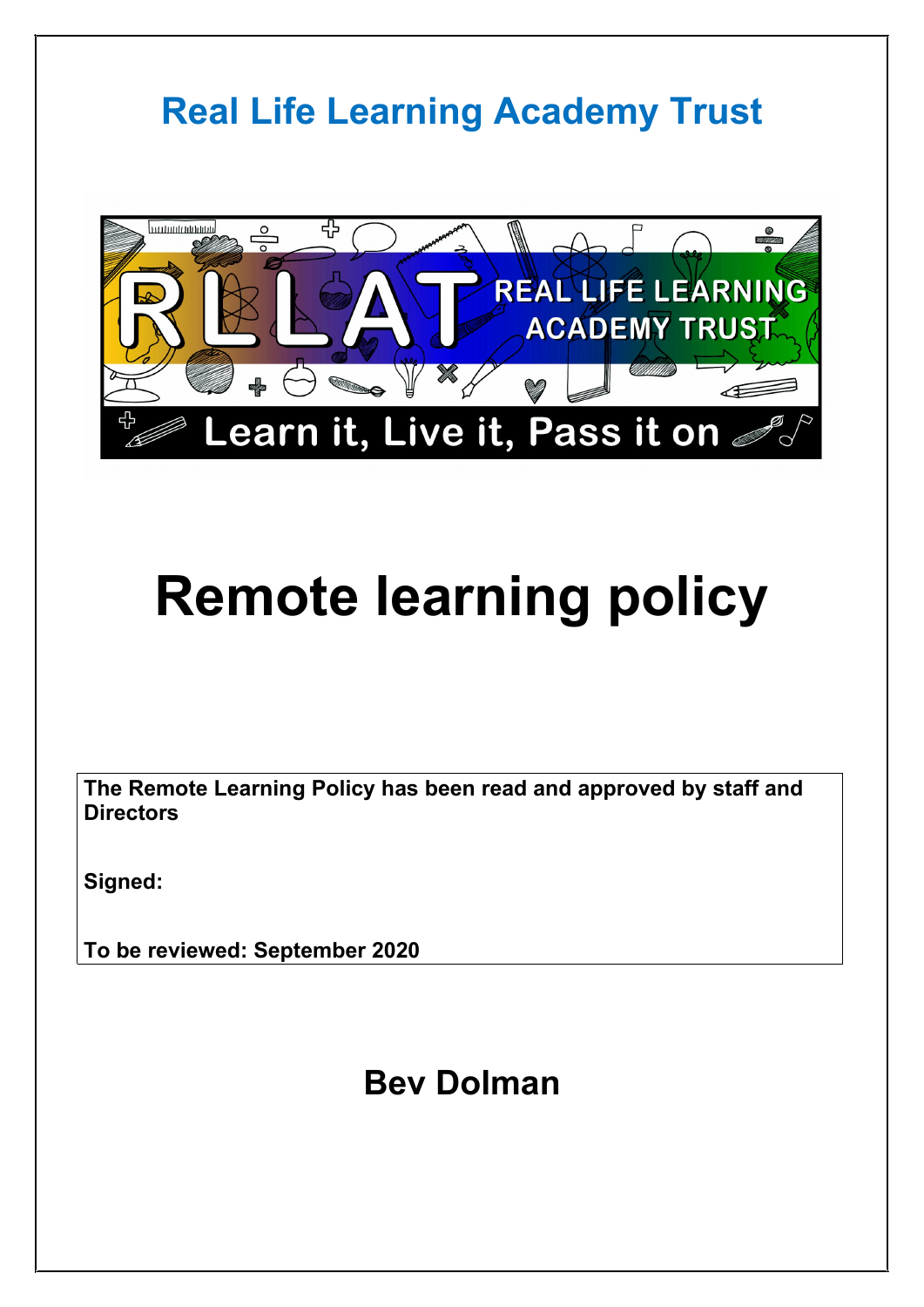#### **Introduction**

During the period of long-term closure due to Covid 19, staff have been providing a bank of online learning opportunities for the children in their classes. Teachers have been able to schedule learning in a manner that does not overwhelm our children, whilst prioritising their wellbeing.

We realise that the circumstances that caused our school to close will affect our families in a number of ways. In our planning and expectations, we are aware of the need for flexibility from all sides. Our parents may be trying to work from home so access to technology as a family may be limited, there may also be more than one child requiring support and technology at the same time. Additionally, our staff may also be trying to manage their home situation and the learning of their own children. All staff and families may also have complexities with network availability throughout the day as demand for online working is greater. An understanding of these difficulties on all sides is essential for success.

However, although life is starting to regain some normality with all children returning to school, there still remain a number of occasions whereby schools may still need to provide some form of remote learning opportunities. These circumstances could be:

- $\triangleright$  Families returning from holidays in countries which require quarantine restrictions and therefore self-isolation is required
- $\triangleright$  A localised lockdown situation within the school and a requirement for a class or several classes to remain at home
- $\triangleright$  Individual cases where family members need to self-isolate due to a potential Covid infection
- $\triangleright$  A local area lockdown
- $\triangleright$  A further national lockdown

Our Trust needs to be able to provide remote learning opportunities for all of these scenarios, so that no child is disadvantaged from future learning activities.

#### **Legal framework**

 This policy has due regard to all relevant legislation and statutory guidance including, but not limited to, the following:

- $\triangleright$  Equality Act 2010
- ▶ Education Act 2004
- $\triangleright$  The General Data Protection Regulation (GDPR)
- $\triangleright$  Data Protection Act 2018

This policy has due regard to national guidance including, but not limited to, the following:

 $\triangleright$  DfE (2020) 'Keeping children safe in education'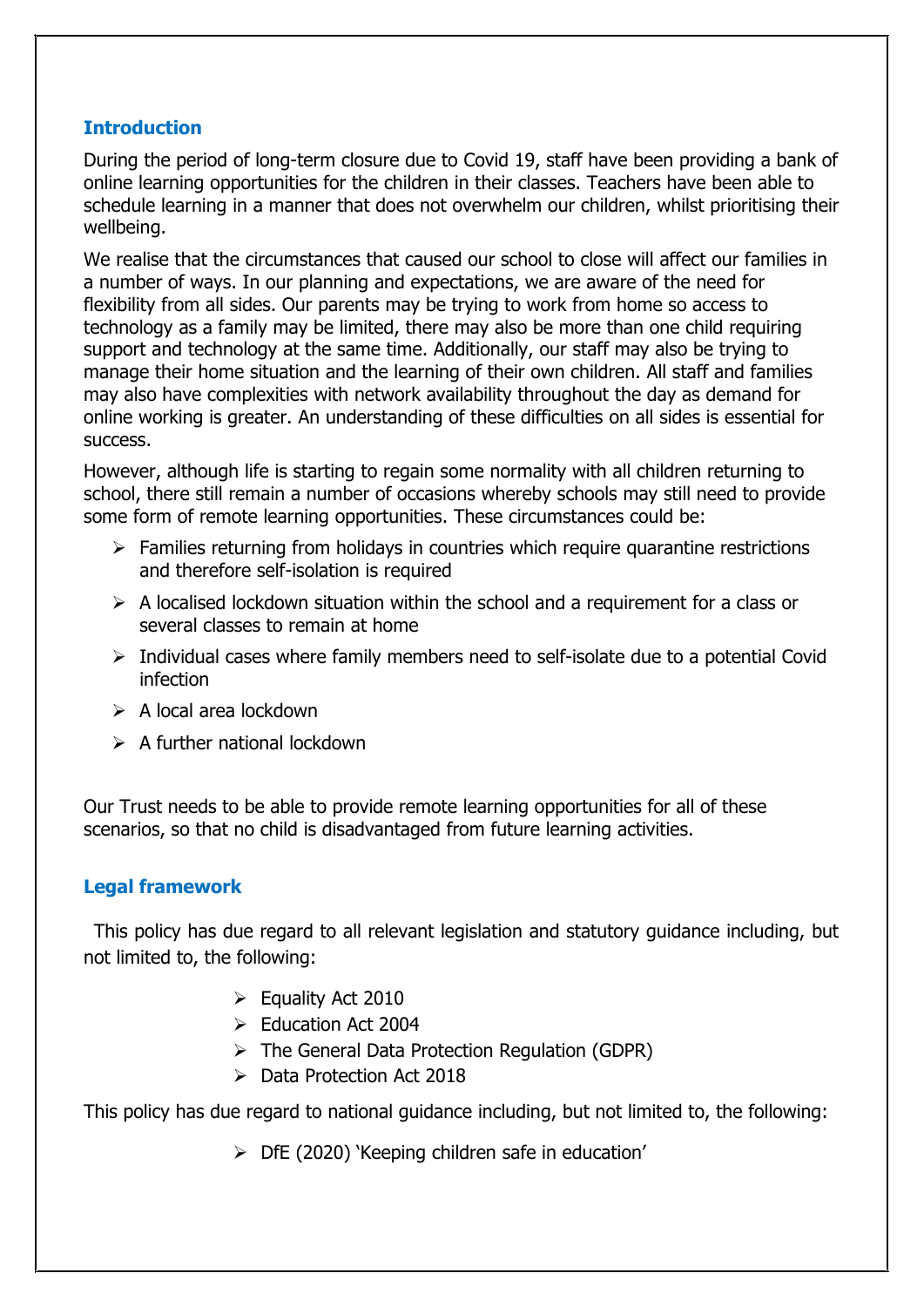- > DfE (2019) 'School attendance'
- $\triangleright$  DfE (2018) 'Health and safety: responsibilities and duties for schools'
- $\triangleright$  DfE (2018) 'Health and safety for school children'
- $\triangleright$  DfE (2017) 'Special educational needs and disability code of practice: to 25 years'
- $\triangleright$  DfE (2016) 'Children missing education'
- $\triangleright$  DfE (2020) 'Safeguarding and remote education during coronavirus (COVID-19)'
- DfE (2020) 'Adapting teaching practice for remote education'
- > DfE (2020) 'Guidance for full opening: schools'
- $\triangleright$  DfE (2020) 'Get help with technology during coronavirus (COVID-19)'
- $\triangleright$  DfE (2020) 'Get laptops and tablets for children who cannot attend school due to coronavirus (COVID-19)'
- DfE (2020) 'How schools can plan for tier 2 local restrictions'
- $\triangleright$  DfE (2020) 'Laptops, tablets and 4G wireless routers provided during coronavirus (COVID-19)'
- Department of Health & Social Care (2020) 'COVID-19 contain framework: a guide for local decision makers'
- $\triangleright$  DfE (2020) 'Remote education good practice'
- DfE (2020) The Coronavirus Act 2020 Provision of Remote Education (England) Temporary Continuity Direction

#### **Aims**

This remote learning policy aims to:

- $\triangleright$  Ensure consistency in the approach to remote learning for pupils who are not in school
- $\triangleright$  Set out expectations for all members of the school community with regards to remote learning
- $\triangleright$  Provide appropriate guidelines for data protection

#### **Roles and responsibilities**

#### **Teachers**

All teachers are responsible for setting the schedule of work for their class.

When providing remote learning, teachers are responsible for:

#### **Setting and responding to work:**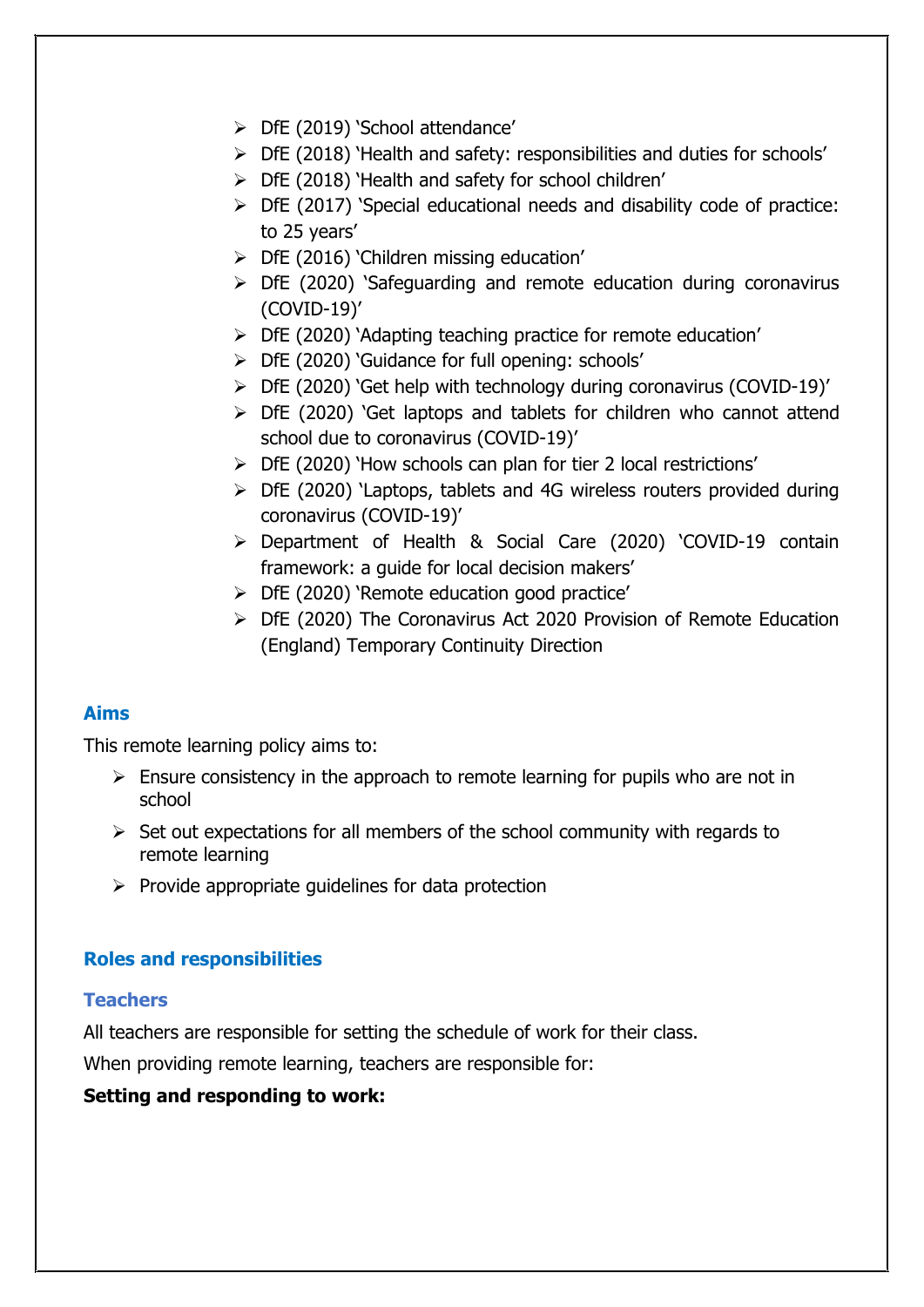- $\triangleright$  Each teacher will set work for their class. If in the event a class teacher is unable to set the work, the Trust will endeavour to use an alternative teacher to set work or a paper package will be distributed.
- $\triangleright$  set assignments so that pupils have meaningful and ambitious work each day in a number of different subjects
- $\triangleright$  teach a planned and well-sequenced curriculum so that knowledge and skills are built incrementally, with a good level of clarity about what is intended to be taught and practised in each subject
- $\triangleright$  provide frequent, clear explanations of new content, delivered by a teacher in the school or through high-quality curriculum resources or videos
- $\triangleright$  gauge how well pupils are progressing through the curriculum, using questions and other suitable tasks and set a clear expectation on how regularly teachers will check work
- $\triangleright$  enable teachers to adjust the pace or difficulty of what is being taught in response to questions or assessments, including, where necessary, revising material or simplifying explanations to ensure pupils' understanding
- $\triangleright$  plan a programme that is of equivalent length to the core teaching pupils would receive in school, ideally including daily contact with teachers
- $\triangleright$  Children will be expected to continue to read, learn their times tables and spellings which will be provided.
- All work will be accessed via Google Suite, but specifically Google Classroom or Google Sites.
- $\triangleright$  A Google login has been provided for children to access and return their work. The staff will provide feedback.
- $\geq$  Contact with pupils will take place every 48 hours. This could be through an individual telephone call, or via Google Meet.
- $\triangleright$  For any pupils with limited access to devices, the Trust will make arrangements to support this situation.
- $\triangleright$  If children are not completing work, there will be communication with the family to establish whether further support is required.
- $\triangleright$  All children will be reminded of their stuck routines to support them at home.

#### **Contacting Families**

- $\triangleright$  Contact with pupils will take place every 48 hours. This could be through an individual telephone call, or via Google Meet.
- $\triangleright$  Contact could also be made with parents/carers if this will help the child.
- $\triangleright$  Staff are not expected to make contact out of school time unless agreed with the Head of School. All communication, including emails, should take place during normal school hours.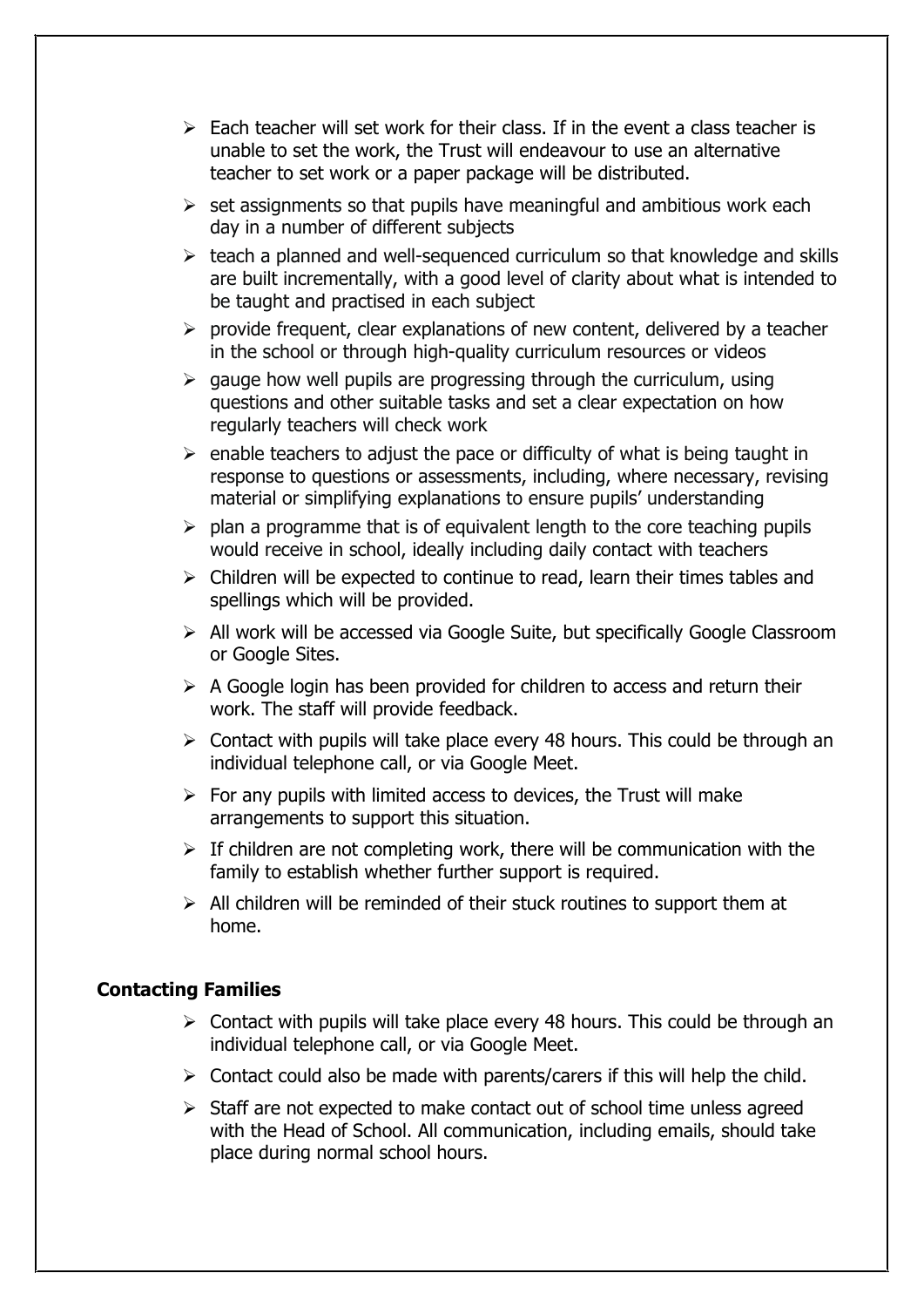$\triangleright$  If in the event any safeguarding concerns are raised when communicating with the families, these will be recorded onto CPOMS (Trust's safeguarding platform)

#### **Expectations of virtual meetings**

- $\triangleright$  All staff are expected to dress appropriately for these meetings.
- $\triangleright$  Staff will endeavour to have limited background noise wherever the meeting is being held and backgrounds need to be distorted or blanked out
- $\triangleright$  Pupils must not be able to record or capture screengrabs of any meetings
- $\triangleright$  Parental consent must be gained for children to participate in these meetings
- $\triangleright$  Only school accounts will be used
- $\triangleright$  Pupils are clear of the behaviour expected of them
- $\triangleright$  Staff will record all outcomes of the meeting in the log and share with the Head of School and Executive Headteacher

#### **Heads of School**

Alongside any teaching responsibilities, Heads of School are responsible for:

- $\triangleright$  Co-ordinating the remote learning approach across their school
- $\triangleright$  Monitoring the effectiveness of remote learning through: regular meetings with teachers and subject leaders; reviewing work set and feedback provided; or gathering feedback from pupils and parents
- Monitoring the security of remote learning systems, including data protection and safeguarding considerations as directed by the Executive Headteacher.

#### **Pupils and parents**

Staff can expect pupils learning remotely to:

- $\triangleright$  Be contactable during the school day although consider they may not always be in front of a device the entire time
- $\triangleright$  Complete work to the deadline set as far as possible
- $\triangleright$  Seek help if they need it, from teachers or teaching assistants
- $\triangleright$  Alert teachers if they're not able to complete work

Staff can expect parents with children learning remotely to:

- $\triangleright$  Sign the consent form required to access the remote learning opportunity
- $\triangleright$  Make the school aware if their child is sick or otherwise can't complete work
- $\triangleright$  Seek help from the school if they need it
- $\triangleright$  Be respectful when making any complaints or concerns known to staff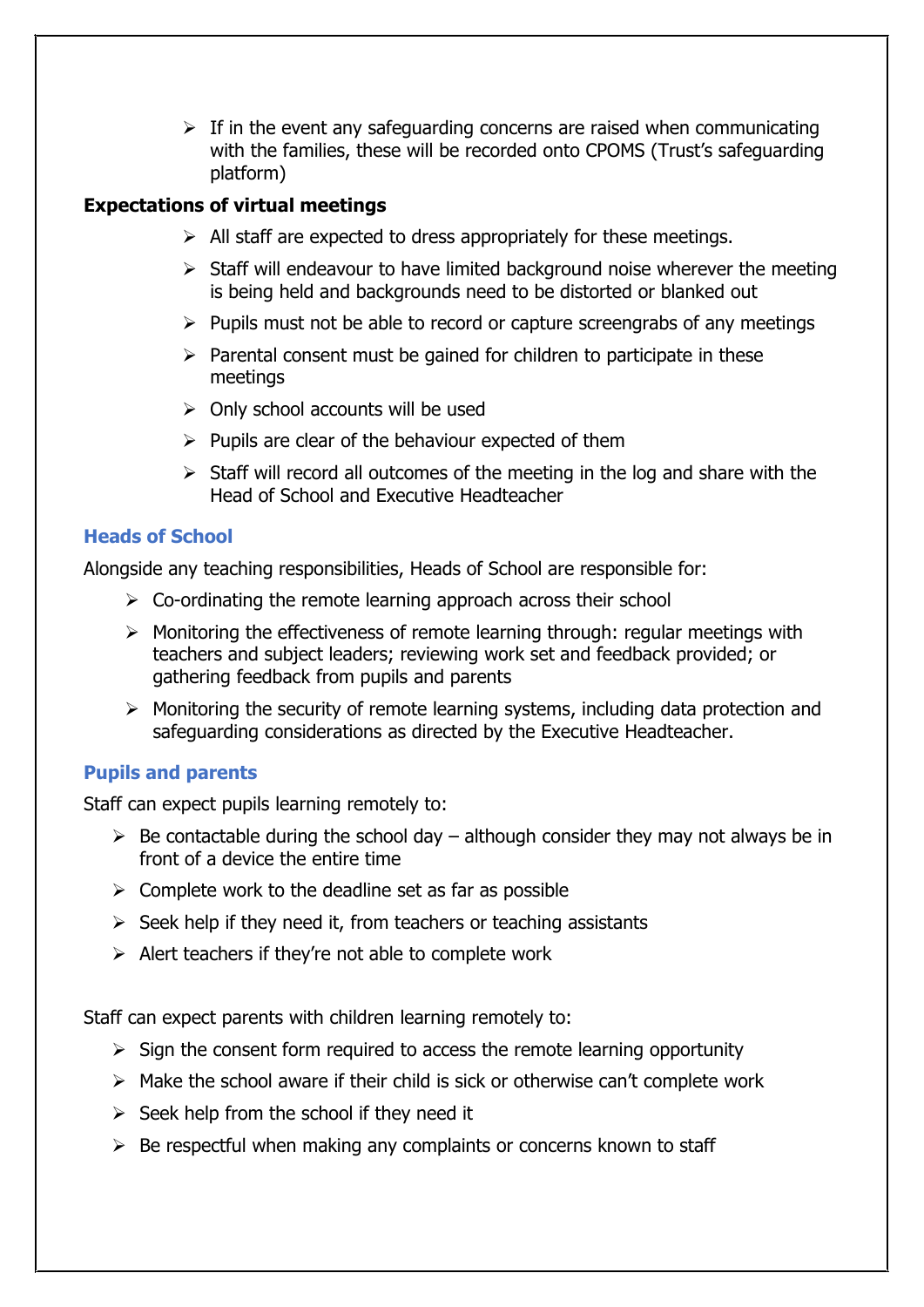#### **Board of Directors**

The Board of Directors is responsible for:

- $\triangleright$  Monitoring the school's approach to providing remote learning to ensure education remains as high quality as possible
- $\triangleright$  Ensuring that staff are certain that remote learning systems are appropriately secure, for both data protection and safeguarding reasons

#### **Who to contact**

If staff have any questions or concerns about remote learning, they should contact the following individuals:

- $\triangleright$  Issues in setting work talk to the relevant subject lead or SENCO
- $\triangleright$  Issues with behaviour talk to the Head of School
- $\triangleright$  Issues with IT talk to Red Top
- $\triangleright$  Issues with their own workload or wellbeing talk to their line manager
- $\triangleright$  Concerns about data protection talk to the data protection officer via the Executive Headteacher
- $\triangleright$  Concerns about safeguarding talk to the DSL or DDSL or Trust safeguarding team

#### **Online safety**

All staff and pupils using video communication must:

- $\triangleright$  Communicate in groups one-to-one sessions are not permitted.
- $\triangleright$  Wear suitable clothing this includes others in their household.
- $\triangleright$  Be situated in a suitable 'public' living area within the home with an appropriate background – 'private' living areas within the home, such as bedrooms, are not permitted during video communication.
- $\triangleright$  Use appropriate language this includes others in their household.
- $\triangleright$  Maintain the standard of behaviour expected in school.
- $\triangleright$  Use the necessary equipment and computer programs as intended.
- $\triangleright$  Not record, store, or distribute video material without permission.
- $\triangleright$  Ensure they have a stable connection to avoid disruption to lessons.
- $\triangleright$  Always remain aware that they are visible.

All staff and pupils using audio communication must:

- $\triangleright$  Use appropriate language this includes others in their household.
- $\triangleright$  Maintain the standard of behaviour expected in school.
- $\triangleright$  Use the necessary equipment and computer programs as intended.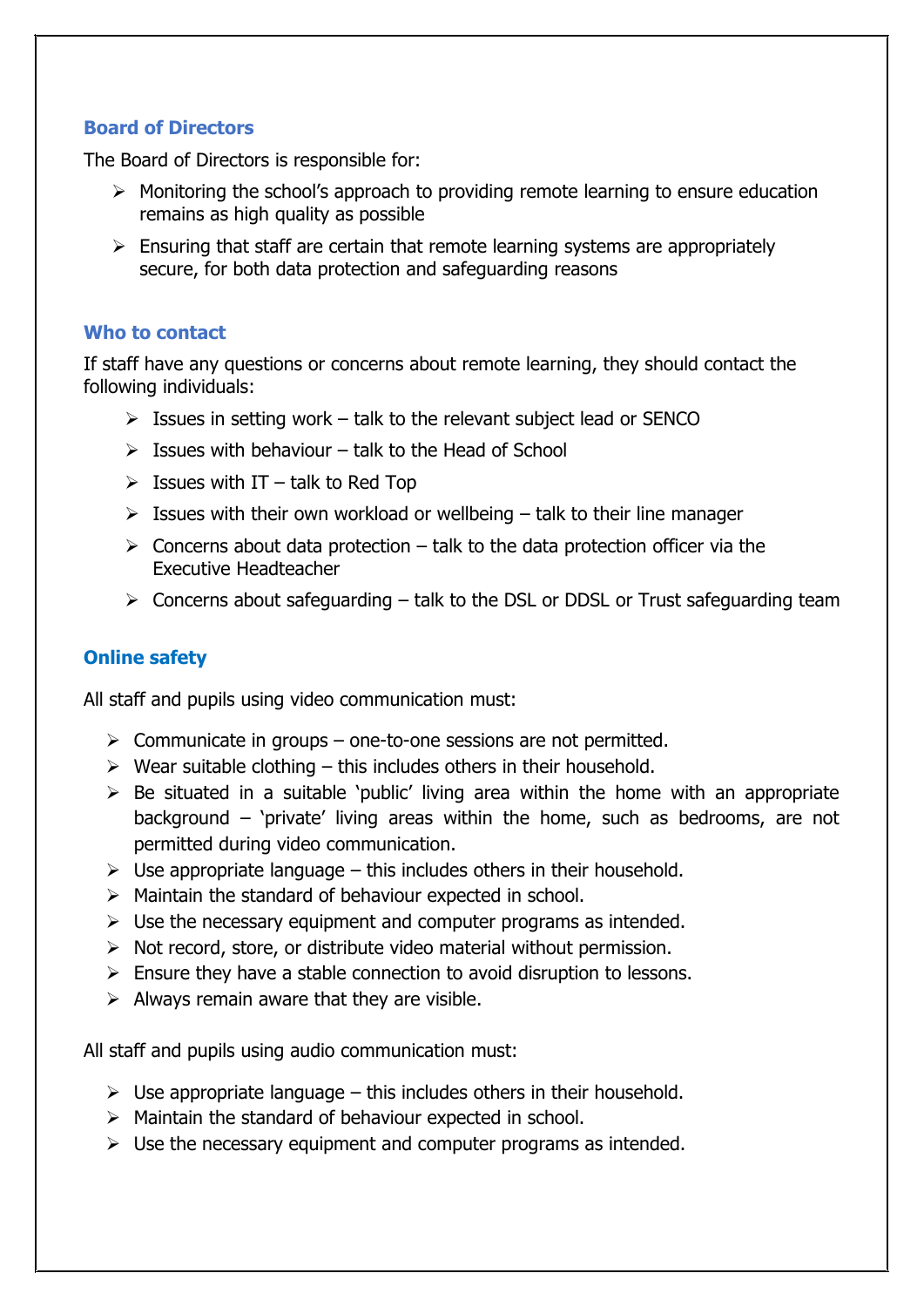- $\triangleright$  Not record, store, or distribute audio material without permission.
- $\triangleright$  Ensure they have a stable connection to avoid disruption to lessons.
- $\triangleright$  Always remain aware that they can be heard.

The school will consider whether one-to-one sessions are appropriate in some circumstances, e.g. to provide support for pupils with SEND. This will be decided and approved by the SLT, in collaboration with the SENCO.

Pupils not using devices or software as intended will be disciplined in line with the Behaviour Policy.

 The school will risk assess the technology used for remote learning prior to use and ensure that there are no privacy issues or scope for inappropriate use.

The school will ensure that all school-owned equipment and technology used for remote learning has suitable anti-virus software installed, can establish secure connections, can recover lost work, and allows for audio and visual material to be recorded or downloaded, where required.

The school will not be responsible for providing access to the internet off the school premises and will not be responsible for providing online safety software, e.g. anti-virus software, on devices not owned by the school.

#### **Data protection**

#### **Accessing personal data**

When accessing personal data for remote learning purposes, all staff members will:

 $\triangleright$  Use SIMS from their classroom laptops if on school site.

#### **Processing personal data**

Staff members may need to share personal data such as email addresses as part of the remote learning system. As long as this processing is necessary for the school's official functions, individuals won't need to give permission for this to happen.

However, staff are reminded to share as little personal data as possible online.

#### **Keeping devices secure**

All staff members will take appropriate steps to ensure their devices remain secure. This includes, but is not limited to:

- $\triangleright$  Keeping the device password-protected strong passwords are at least 8 characters, with a combination of upper and lower-case letters, numbers and special characters (e.g. asterisk or currency symbol)
- $\triangleright$  Ensuring the hard drive is encrypted this means if the device is lost or stolen, no one can access the files stored on the hard drive by attaching it to a new device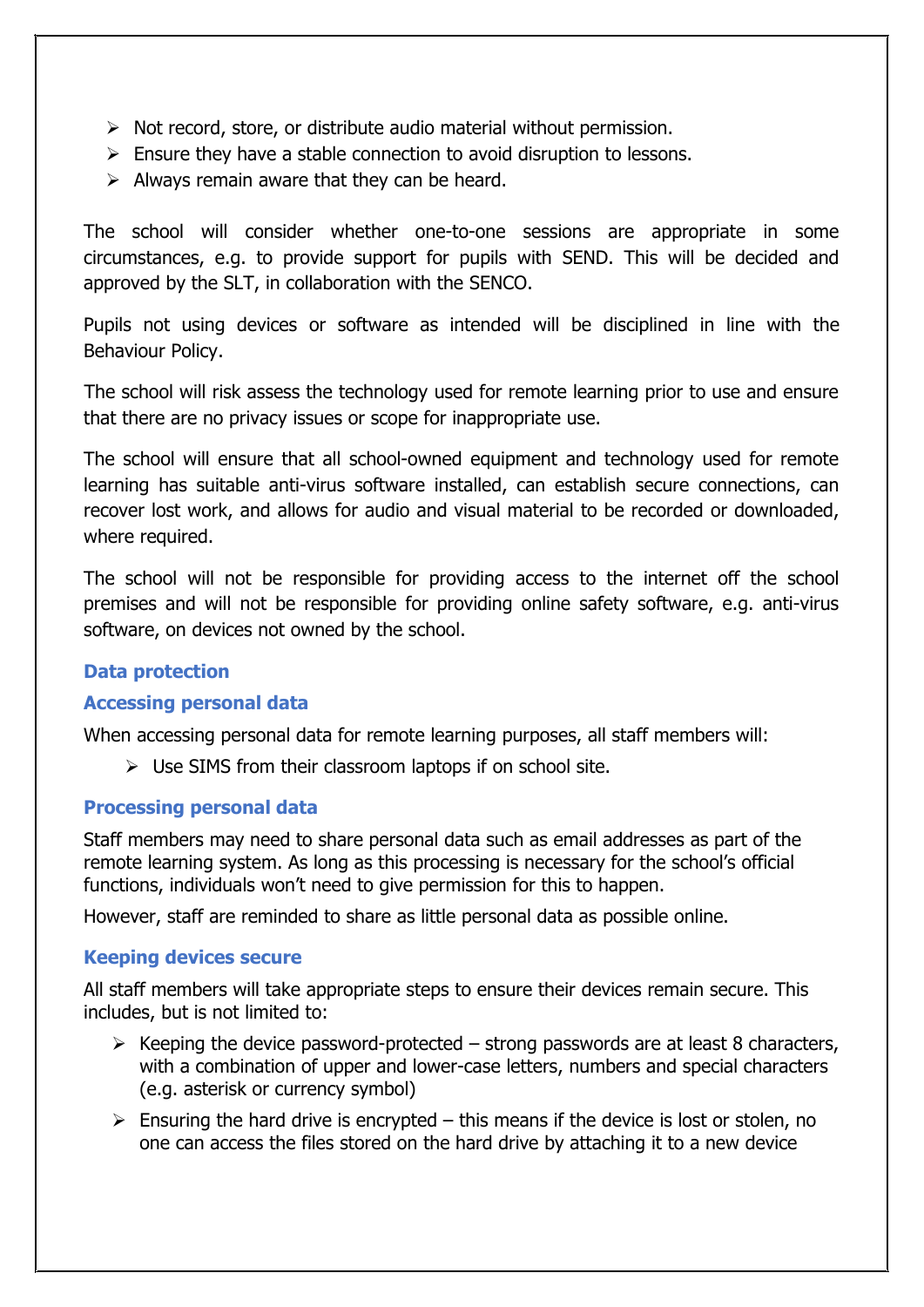- $\triangleright$  Making sure the device locks if left inactive for a period of time
- $\triangleright$  Not sharing the device among family or friends
- $\triangleright$  Installing antivirus and anti-spyware software
- $\triangleright$  Keeping operating systems up to date

#### **Safeguarding**

All children will be reminded of keeping themselves safe when online whilst using these platforms.

#### **Monitoring arrangements**

This policy will be reviewed at the beginning of each term based on changes to the Trust's operational procedures as directed by Central Government and the DfE. At every review, it will be approved by the Board of Directors.

#### **Links with other policies**

This policy is linked to our:

- $\triangleright$  Behaviour policy and coronavirus addendum
- $\triangleright$  Child protection policy and coronavirus addendum
- $\triangleright$  Data protection policy and privacy notices
- > Home-school agreement
- $\triangleright$  ICT and internet acceptable use policy
- E-Safety Policy

| DfE published resources | https://www.gov.uk/government/publications/coronavirus-<br>covid-a9-online-education-resources/english-resources |
|-------------------------|------------------------------------------------------------------------------------------------------------------|
|-------------------------|------------------------------------------------------------------------------------------------------------------|